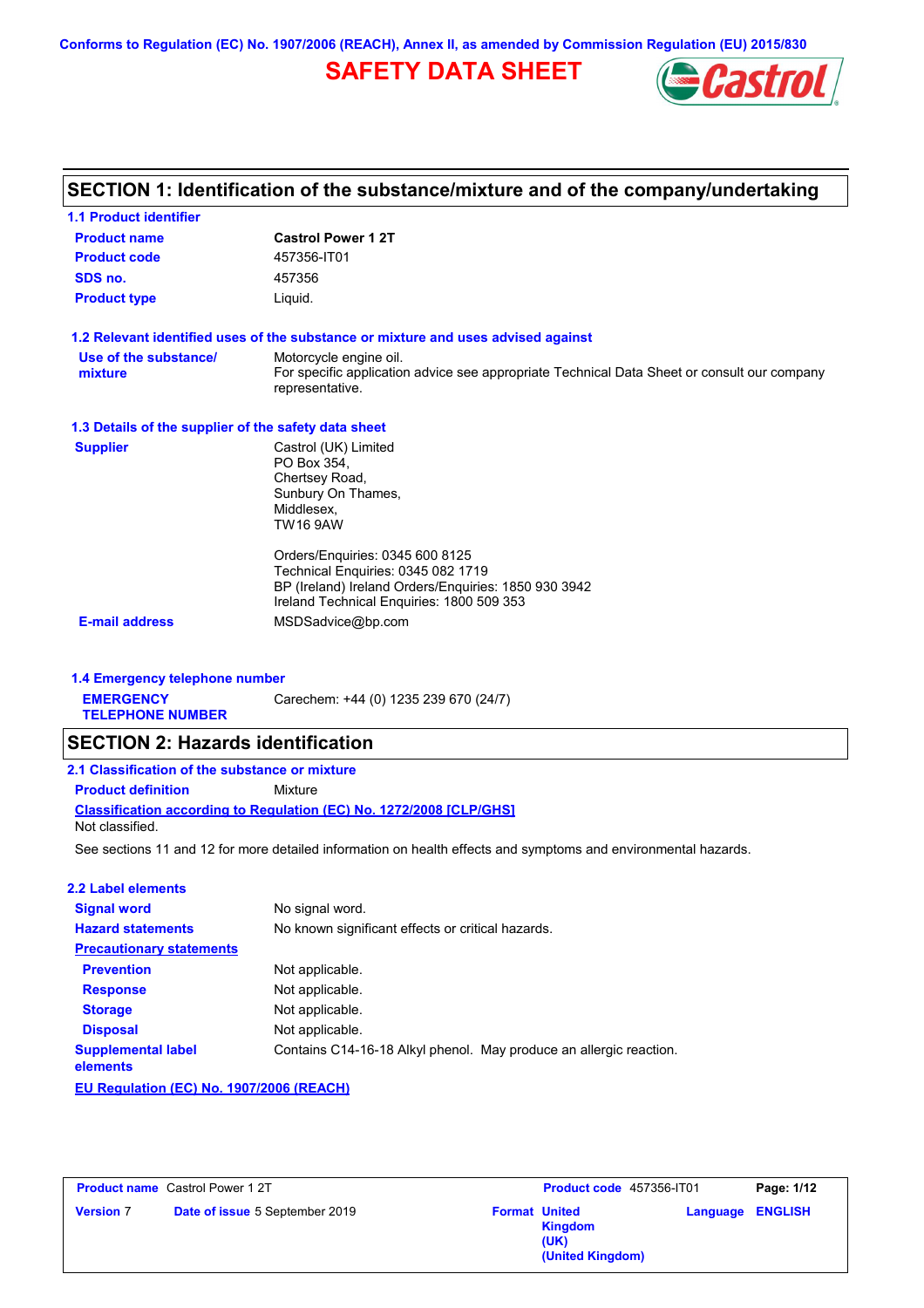## **SECTION 2: Hazards identification**

| <b>Annex XVII - Restrictions</b><br>on the manufacture.<br>placing on the market<br>and use of certain<br>dangerous substances,<br>mixtures and articles | Not applicable.                                                                                                                                                                                                                            |
|----------------------------------------------------------------------------------------------------------------------------------------------------------|--------------------------------------------------------------------------------------------------------------------------------------------------------------------------------------------------------------------------------------------|
| <b>Special packaging requirements</b>                                                                                                                    |                                                                                                                                                                                                                                            |
| <b>Containers to be fitted</b><br>with child-resistant<br>fastenings                                                                                     | Not applicable.                                                                                                                                                                                                                            |
| <b>Tactile warning of danger</b>                                                                                                                         | Not applicable.                                                                                                                                                                                                                            |
| 2.3 Other hazards                                                                                                                                        |                                                                                                                                                                                                                                            |
| <b>Results of PBT and vPvB</b><br>assessment                                                                                                             | Product does not meet the criteria for PBT or vPvB according to Regulation (EC) No. 1907/2006,<br>Annex XIII                                                                                                                               |
| <b>Product meets the criteria</b><br>for PBT or vPvB according<br>to Regulation (EC) No.<br>1907/2006, Annex XIII                                        | This mixture does not contain any substances that are assessed to be a PBT or a vPvB.                                                                                                                                                      |
| Other hazards which do<br>not result in classification                                                                                                   | Defatting to the skin.<br>NOTE: Product diluted with petrol must be handled with the same precautions used for petrol.<br>Before mixing, the Safety Data Sheet for petrol should be consulted for any precautionary<br>measures necessary. |

#### **Product definition**

Highly refined base oil (IP 346 DMSO extract < 3%). Proprietary performance additives.

**Mixture** 

| <b>Product/ingredient</b><br>name                                       | <b>Identifiers</b>                                         | % | <b>Regulation (EC) No.</b><br><b>1272/2008 [CLP]</b> | Type  |
|-------------------------------------------------------------------------|------------------------------------------------------------|---|------------------------------------------------------|-------|
| Hydrocarbons, C10-C13, n-alkanes,<br>isoalkanes, cyclics, <2% aromatics | REACH #: 01-2119457273-39 $\geq$ 25 - $\leq$ 50<br>$EC:$ - |   | Asp. Tox. 1, H304<br>EUH066                          | $[1]$ |

CAS: -

**See Section 16 for the full text of the H statements declared above.**

Type

[1] Substance classified with a health or environmental hazard

[2] Substance with a workplace exposure limit

[3] Substance meets the criteria for PBT according to Regulation (EC) No. 1907/2006, Annex XIII

[4] Substance meets the criteria for vPvB according to Regulation (EC) No. 1907/2006, Annex XIII

[5] Substance of equivalent concern

[6] Additional disclosure due to company policy

Occupational exposure limits, if available, are listed in Section 8.

## **SECTION 4: First aid measures**

#### Do not induce vomiting unless directed to do so by medical personnel. Get medical attention if symptoms occur. In case of contact, immediately flush eyes with plenty of water for at least 15 minutes. Eyelids should be held away from the eyeball to ensure thorough rinsing. Check for and remove any contact lenses. Get medical attention. **4.1 Description of first aid measures** If inhaled, remove to fresh air. Get medical attention if symptoms occur. **Ingestion Inhalation Eye contact Protection of first-aiders** No action shall be taken involving any personal risk or without suitable training. It may be dangerous to the person providing aid to give mouth-to-mouth resuscitation. **Skin contact** Wash skin thoroughly with soap and water or use recognised skin cleanser. Remove contaminated clothing and shoes. Wash clothing before reuse. Clean shoes thoroughly before reuse. Get medical attention if irritation develops.

#### **4.2 Most important symptoms and effects, both acute and delayed**

See Section 11 for more detailed information on health effects and symptoms.

| <b>Product name</b> Castrol Power 1 2T |                                | <b>Product code</b> 457356-IT01 |                                            | Page: 2/12              |  |
|----------------------------------------|--------------------------------|---------------------------------|--------------------------------------------|-------------------------|--|
| <b>Version 7</b>                       | Date of issue 5 September 2019 | <b>Format United</b>            | <b>Kingdom</b><br>(UK)<br>(United Kingdom) | <b>Language ENGLISH</b> |  |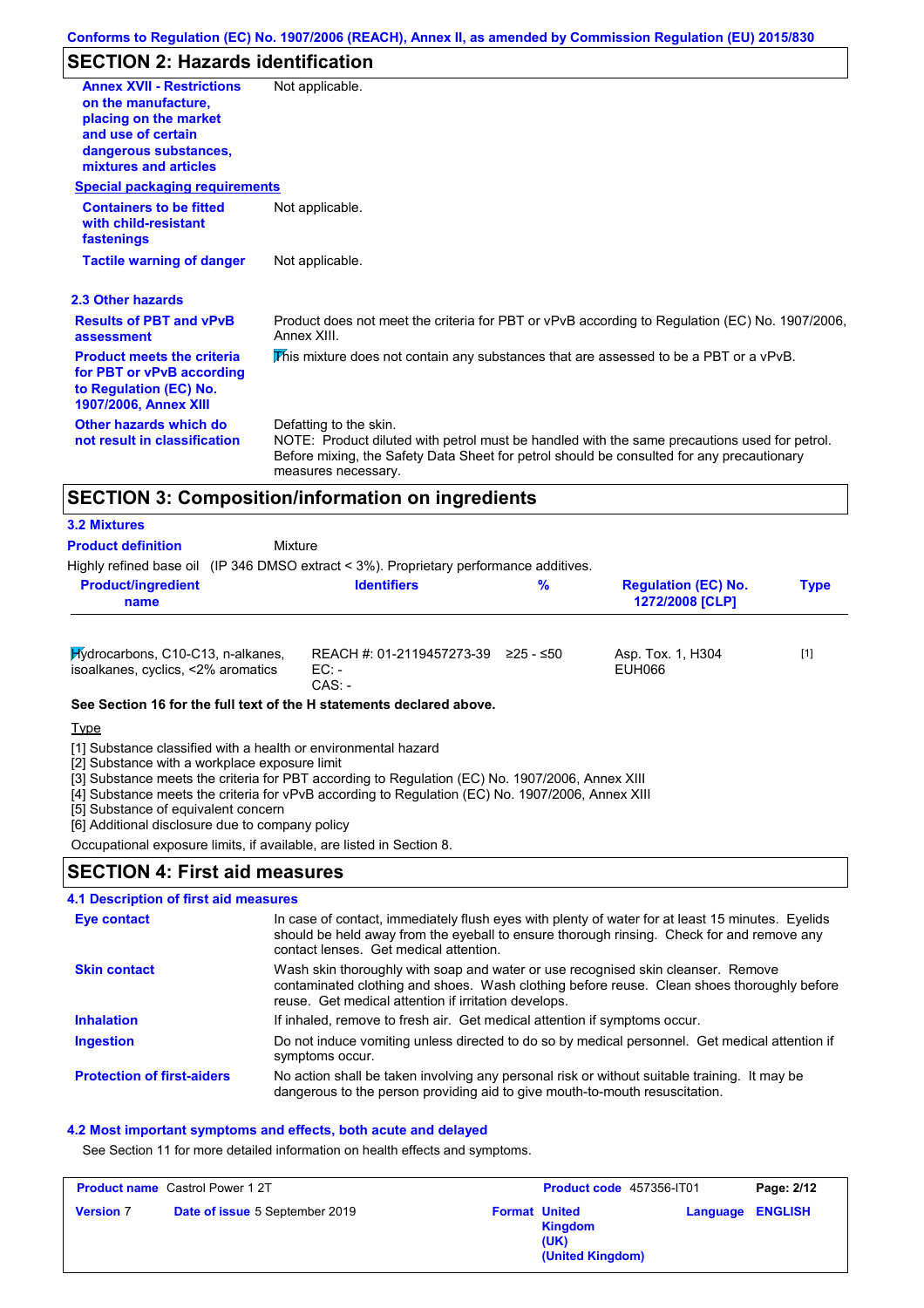## **SECTION 4: First aid measures**

| <b>Potential acute health effects</b> |                                                                                                                   |  |  |  |
|---------------------------------------|-------------------------------------------------------------------------------------------------------------------|--|--|--|
| <b>Inhalation</b>                     | Vapour inhalation under ambient conditions is not normally a problem due to low vapour<br>pressure.               |  |  |  |
| <b>Ingestion</b>                      | No known significant effects or critical hazards.                                                                 |  |  |  |
| <b>Skin contact</b>                   | Defatting to the skin. May cause skin dryness and irritation.                                                     |  |  |  |
| Eye contact                           | No known significant effects or critical hazards.                                                                 |  |  |  |
|                                       | Delayed and immediate effects as well as chronic effects from short and long-term exposure                        |  |  |  |
| <b>Inhalation</b>                     | Overexposure to the inhalation of airborne droplets or aerosols may cause irritation of the<br>respiratory tract. |  |  |  |
| <b>Ingestion</b>                      | Ingestion of large quantities may cause nausea and diarrhoea.                                                     |  |  |  |
| <b>Skin contact</b>                   | Prolonged or repeated contact can defat the skin and lead to irritation and/or dermatitis.                        |  |  |  |
| Eye contact                           | Potential risk of transient stinging or redness if accidental eye contact occurs.                                 |  |  |  |

### **4.3 Indication of any immediate medical attention and special treatment needed**

| <b>Notes to physician</b>                                 | Treatment should in general be symptomatic and directed to relieving any effects.                                                                                                                                                                                                                                                                                 |  |  |  |
|-----------------------------------------------------------|-------------------------------------------------------------------------------------------------------------------------------------------------------------------------------------------------------------------------------------------------------------------------------------------------------------------------------------------------------------------|--|--|--|
| <b>SECTION 5: Firefighting measures</b>                   |                                                                                                                                                                                                                                                                                                                                                                   |  |  |  |
| 5.1 Extinguishing media                                   |                                                                                                                                                                                                                                                                                                                                                                   |  |  |  |
| <b>Suitable extinguishing</b><br>media                    | In case of fire, use water fog, alcohol resistant foam, dry chemical or carbon dioxide<br>extinguisher or spray.                                                                                                                                                                                                                                                  |  |  |  |
| <b>Unsuitable extinguishing</b><br>media                  | Do not use water jet. The use of a water jet may cause the fire to spread by splashing the<br>burning product.                                                                                                                                                                                                                                                    |  |  |  |
| 5.2 Special hazards arising from the substance or mixture |                                                                                                                                                                                                                                                                                                                                                                   |  |  |  |
| <b>Hazards from the</b><br>substance or mixture           | In a fire or if heated, a pressure increase will occur and the container may burst.                                                                                                                                                                                                                                                                               |  |  |  |
| <b>Hazardous combustion</b><br>products                   | Combustion products may include the following:<br>carbon oxides (CO, CO <sub>2</sub> ) (carbon monoxide, carbon dioxide)                                                                                                                                                                                                                                          |  |  |  |
| 5.3 Advice for firefighters                               |                                                                                                                                                                                                                                                                                                                                                                   |  |  |  |
| <b>Special precautions for</b><br>fire-fighters           | No action shall be taken involving any personal risk or without suitable training. Promptly<br>isolate the scene by removing all persons from the vicinity of the incident if there is a fire.                                                                                                                                                                    |  |  |  |
| <b>Special protective</b><br>equipment for fire-fighters  | Fire-fighters should wear appropriate protective equipment and self-contained breathing<br>apparatus (SCBA) with a full face-piece operated in positive pressure mode. Clothing for fire-<br>fighters (including helmets, protective boots and gloves) conforming to European standard EN<br>469 will provide a basic level of protection for chemical incidents. |  |  |  |

## **SECTION 6: Accidental release measures**

|                                                          | 6.1 Personal precautions, protective equipment and emergency procedures                                                                                                                                                                                                                                                                                                              |
|----------------------------------------------------------|--------------------------------------------------------------------------------------------------------------------------------------------------------------------------------------------------------------------------------------------------------------------------------------------------------------------------------------------------------------------------------------|
| For non-emergency<br>personnel                           | No action shall be taken involving any personal risk or without suitable training. Evacuate<br>surrounding areas. Keep unnecessary and unprotected personnel from entering. Do not touch<br>or walk through spilt material. Floors may be slippery; use care to avoid falling. Put on<br>appropriate personal protective equipment.                                                  |
| For emergency responders                                 | Entry into a confined space or poorly ventilated area contaminated with vapour, mist or fume is<br>extremely hazardous without the correct respiratory protective equipment and a safe system of<br>work. Wear self-contained breathing apparatus. Wear a suitable chemical protective suit.<br>Chemical resistant boots. See also the information in "For non-emergency personnel". |
| <b>6.2 Environmental</b><br>precautions                  | Avoid dispersal of spilt material and runoff and contact with soil, waterways, drains and sewers.<br>Inform the relevant authorities if the product has caused environmental pollution (sewers,<br>waterways, soil or air).                                                                                                                                                          |
| 6.3 Methods and material for containment and cleaning up |                                                                                                                                                                                                                                                                                                                                                                                      |

Stop leak if without risk. Move containers from spill area. Absorb with an inert material and place in an appropriate waste disposal container. Dispose of via a licensed waste disposal contractor. **Small spill**

| <b>Product name</b> Castrol Power 1 2T |                                       | Product code 457356-IT01 |                                            | Page: 3/12              |  |
|----------------------------------------|---------------------------------------|--------------------------|--------------------------------------------|-------------------------|--|
| <b>Version 7</b>                       | <b>Date of issue 5 September 2019</b> | <b>Format United</b>     | <b>Kingdom</b><br>(UK)<br>(United Kingdom) | <b>Language ENGLISH</b> |  |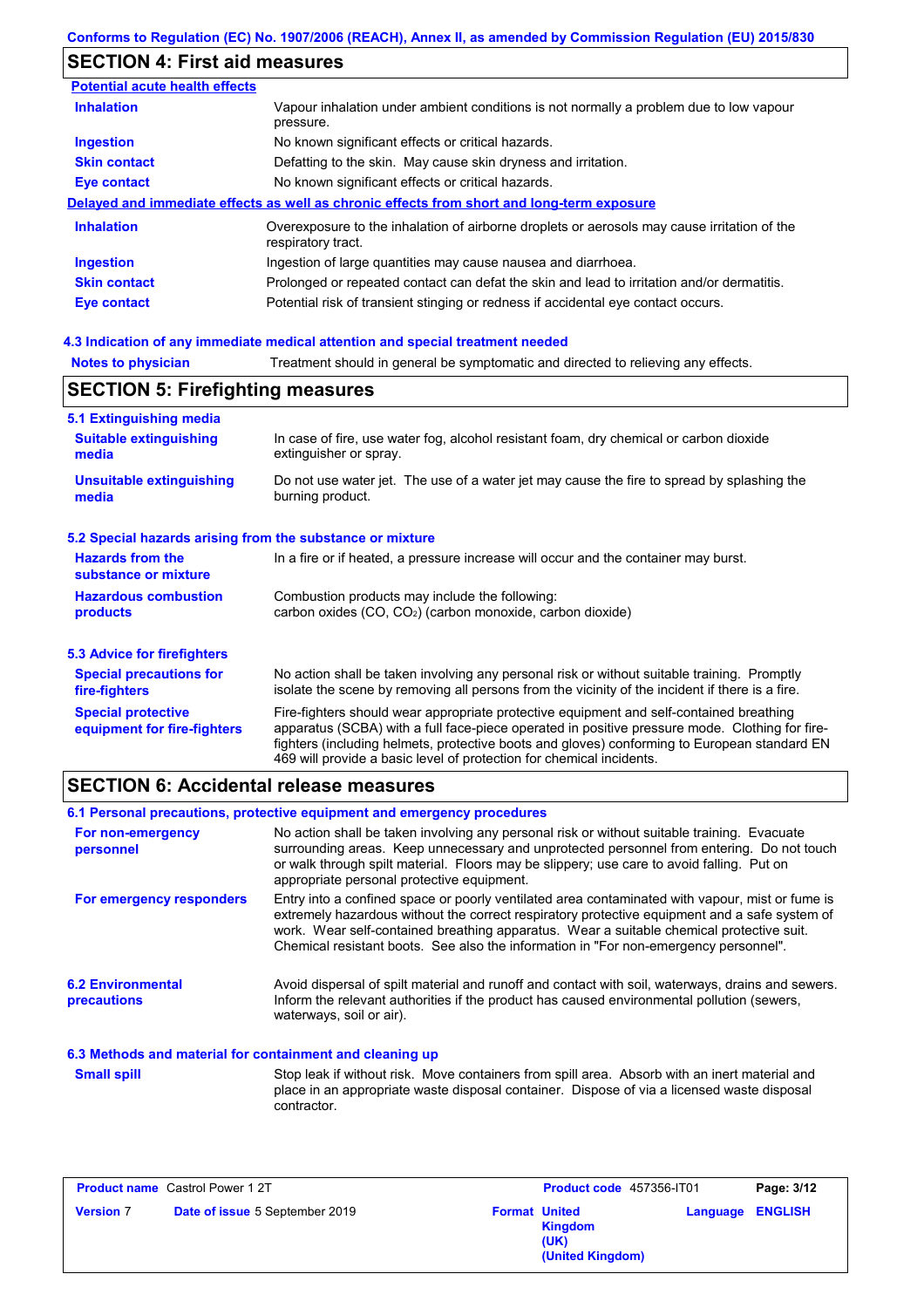## **SECTION 6: Accidental release measures**

| Large spill                               | Stop leak if without risk. Move containers from spill area. Prevent entry into sewers, water<br>courses, basements or confined areas. Contain and collect spillage with non-combustible,<br>absorbent material e.g. sand, earth, vermiculite or diatomaceous earth and place in container<br>for disposal according to local regulations. Dispose of via a licensed waste disposal contractor. |
|-------------------------------------------|------------------------------------------------------------------------------------------------------------------------------------------------------------------------------------------------------------------------------------------------------------------------------------------------------------------------------------------------------------------------------------------------|
| 6.4 Reference to other<br><b>sections</b> | See Section 1 for emergency contact information.<br>See Section 5 for firefighting measures.<br>See Section 8 for information on appropriate personal protective equipment.<br>See Section 12 for environmental precautions.<br>See Section 13 for additional waste treatment information.                                                                                                     |

## **SECTION 7: Handling and storage**

| 7.1 Precautions for safe handling                                             |                                                                                                                                                                                                                                                                                                                                                                                                                                                                                          |  |  |  |
|-------------------------------------------------------------------------------|------------------------------------------------------------------------------------------------------------------------------------------------------------------------------------------------------------------------------------------------------------------------------------------------------------------------------------------------------------------------------------------------------------------------------------------------------------------------------------------|--|--|--|
| <b>Protective measures</b>                                                    | Put on appropriate personal protective equipment. NOTE: Product diluted with petrol must be<br>handled with the same precautions used for petrol. Before mixing, the Safety Data Sheet for<br>petrol should be consulted for any precautionary measures necessary.                                                                                                                                                                                                                       |  |  |  |
| <b>Advice on general</b><br>occupational hygiene                              | Eating, drinking and smoking should be prohibited in areas where this material is handled,<br>stored and processed. Wash thoroughly after handling. Remove contaminated clothing and<br>protective equipment before entering eating areas. See also Section 8 for additional<br>information on hygiene measures.                                                                                                                                                                         |  |  |  |
| <b>7.2 Conditions for safe</b><br>storage, including any<br>incompatibilities | Store in accordance with local regulations. Store in a dry, cool and well-ventilated area, away<br>from incompatible materials (see Section 10). Keep away from heat and direct sunlight. Keep<br>container tightly closed and sealed until ready for use. Containers that have been opened must<br>be carefully resealed and kept upright to prevent leakage. Store and use only in equipment/<br>containers designed for use with this product. Do not store in unlabelled containers. |  |  |  |
| <b>Not suitable</b>                                                           | Prolonged exposure to elevated temperature                                                                                                                                                                                                                                                                                                                                                                                                                                               |  |  |  |
| 7.3 Specific end use(s)                                                       |                                                                                                                                                                                                                                                                                                                                                                                                                                                                                          |  |  |  |
| <b>Recommendations</b>                                                        | See section 1.2 and Exposure scenarios in annex, if applicable.                                                                                                                                                                                                                                                                                                                                                                                                                          |  |  |  |

## **SECTION 8: Exposure controls/personal protection**

#### **8.1 Control parameters**

**Occupational exposure limits**

#### **Product/ingredient name Exposure limit values**

No exposure limit value known.

Whilst specific OELs for certain components may be shown in this section, other components may be present in any mist, vapour or dust produced. Therefore, the specific OELs may not be applicable to the product as a whole and are provided for guidance only.

**Recommended monitoring procedures** If this product contains ingredients with exposure limits, personal, workplace atmosphere or biological monitoring may be required to determine the effectiveness of the ventilation or other control measures and/or the necessity to use respiratory protective equipment. Reference should be made to monitoring standards, such as the following: European Standard EN 689 (Workplace atmospheres - Guidance for the assessment of exposure by inhalation to chemical agents for comparison with limit values and measurement strategy) European Standard EN 14042 (Workplace atmospheres - Guide for the application and use of procedures for the assessment of exposure to chemical and biological agents) European Standard EN 482 (Workplace atmospheres - General requirements for the performance of procedures for the measurement of chemical agents) Reference to national guidance documents for methods for the determination of hazardous substances will also be required.

### **Derived No Effect Level**

No DNELs/DMELs available.

#### **Predicted No Effect Concentration**

No PNECs available

#### **8.2 Exposure controls**

| <b>Product name</b> Castrol Power 1 2T |                                | Product code 457356-IT01 |                                                                    | Page: 4/12              |  |
|----------------------------------------|--------------------------------|--------------------------|--------------------------------------------------------------------|-------------------------|--|
| <b>Version 7</b>                       | Date of issue 5 September 2019 |                          | <b>Format United</b><br><b>Kingdom</b><br>(UK)<br>(United Kingdom) | <b>Language ENGLISH</b> |  |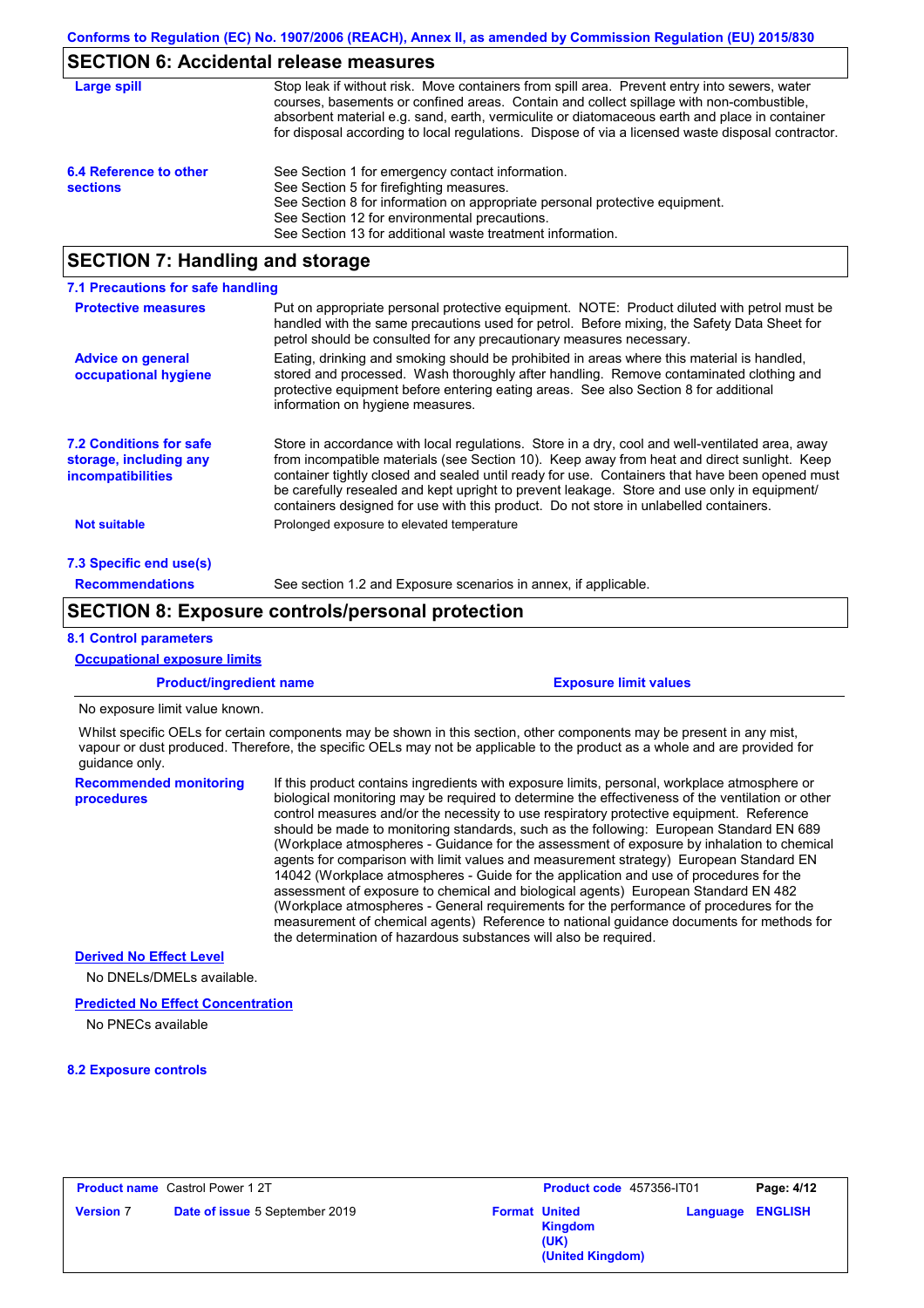# **SECTION 8: Exposure controls/personal protection**

| <b>Appropriate engineering</b><br>controls<br><b>Individual protection measures</b><br><b>Hygiene measures</b><br><b>Respiratory protection</b> | Provide exhaust ventilation or other engineering controls to keep the relevant airborne<br>concentrations below their respective occupational exposure limits.<br>All activities involving chemicals should be assessed for their risks to health, to ensure<br>exposures are adequately controlled. Personal protective equipment should only be considered<br>after other forms of control measures (e.g. engineering controls) have been suitably evaluated.<br>Personal protective equipment should conform to appropriate standards, be suitable for use, be<br>kept in good condition and properly maintained.<br>Your supplier of personal protective equipment should be consulted for advice on selection and<br>appropriate standards. For further information contact your national organisation for standards.<br>The final choice of protective equipment will depend upon a risk assessment. It is important to<br>ensure that all items of personal protective equipment are compatible.<br>Wash hands, forearms and face thoroughly after handling chemical products, before eating,<br>smoking and using the lavatory and at the end of the working period. Ensure that eyewash<br>stations and safety showers are close to the workstation location.<br>In case of insufficient ventilation, wear suitable respiratory equipment. |
|-------------------------------------------------------------------------------------------------------------------------------------------------|-----------------------------------------------------------------------------------------------------------------------------------------------------------------------------------------------------------------------------------------------------------------------------------------------------------------------------------------------------------------------------------------------------------------------------------------------------------------------------------------------------------------------------------------------------------------------------------------------------------------------------------------------------------------------------------------------------------------------------------------------------------------------------------------------------------------------------------------------------------------------------------------------------------------------------------------------------------------------------------------------------------------------------------------------------------------------------------------------------------------------------------------------------------------------------------------------------------------------------------------------------------------------------------------------------------------------------------------------------|
|                                                                                                                                                 | The correct choice of respiratory protection depends upon the chemicals being handled, the<br>conditions of work and use, and the condition of the respiratory equipment. Safety procedures<br>should be developed for each intended application. Respiratory protection equipment should<br>therefore be chosen in consultation with the supplier/manufacturer and with a full assessment<br>of the working conditions.                                                                                                                                                                                                                                                                                                                                                                                                                                                                                                                                                                                                                                                                                                                                                                                                                                                                                                                            |
| <b>Eye/face protection</b><br><b>Skin protection</b>                                                                                            | Safety glasses with side shields.                                                                                                                                                                                                                                                                                                                                                                                                                                                                                                                                                                                                                                                                                                                                                                                                                                                                                                                                                                                                                                                                                                                                                                                                                                                                                                                   |
| <b>Hand protection</b>                                                                                                                          | <b>General Information:</b>                                                                                                                                                                                                                                                                                                                                                                                                                                                                                                                                                                                                                                                                                                                                                                                                                                                                                                                                                                                                                                                                                                                                                                                                                                                                                                                         |
|                                                                                                                                                 | Because specific work environments and material handling practices vary, safety procedures<br>should be developed for each intended application. The correct choice of protective gloves<br>depends upon the chemicals being handled, and the conditions of work and use. Most gloves<br>provide protection for only a limited time before they must be discarded and replaced (even the<br>best chemically resistant gloves will break down after repeated chemical exposures).                                                                                                                                                                                                                                                                                                                                                                                                                                                                                                                                                                                                                                                                                                                                                                                                                                                                    |
|                                                                                                                                                 | Gloves should be chosen in consultation with the supplier / manufacturer and taking account of<br>a full assessment of the working conditions.                                                                                                                                                                                                                                                                                                                                                                                                                                                                                                                                                                                                                                                                                                                                                                                                                                                                                                                                                                                                                                                                                                                                                                                                      |
|                                                                                                                                                 | Recommended: Nitrile gloves.<br><b>Breakthrough time:</b>                                                                                                                                                                                                                                                                                                                                                                                                                                                                                                                                                                                                                                                                                                                                                                                                                                                                                                                                                                                                                                                                                                                                                                                                                                                                                           |
|                                                                                                                                                 | Breakthrough time data are generated by glove manufacturers under laboratory test conditions<br>and represent how long a glove can be expected to provide effective permeation resistance. It<br>is important when following breakthrough time recommendations that actual workplace<br>conditions are taken into account. Always consult with your glove supplier for up-to-date<br>technical information on breakthrough times for the recommended glove type.<br>Our recommendations on the selection of gloves are as follows:                                                                                                                                                                                                                                                                                                                                                                                                                                                                                                                                                                                                                                                                                                                                                                                                                  |
|                                                                                                                                                 | Continuous contact:                                                                                                                                                                                                                                                                                                                                                                                                                                                                                                                                                                                                                                                                                                                                                                                                                                                                                                                                                                                                                                                                                                                                                                                                                                                                                                                                 |
|                                                                                                                                                 | Gloves with a minimum breakthrough time of 240 minutes, or >480 minutes if suitable gloves<br>can be obtained.<br>If suitable gloves are not available to offer that level of protection, gloves with shorter<br>breakthrough times may be acceptable as long as appropriate glove maintenance and<br>replacement regimes are determined and adhered to.                                                                                                                                                                                                                                                                                                                                                                                                                                                                                                                                                                                                                                                                                                                                                                                                                                                                                                                                                                                            |
|                                                                                                                                                 | Short-term / splash protection:                                                                                                                                                                                                                                                                                                                                                                                                                                                                                                                                                                                                                                                                                                                                                                                                                                                                                                                                                                                                                                                                                                                                                                                                                                                                                                                     |
|                                                                                                                                                 | Recommended breakthrough times as above.<br>It is recognised that for short-term, transient exposures, gloves with shorter breakthrough times<br>may commonly be used. Therefore, appropriate maintenance and replacement regimes must<br>be determined and rigorously followed.                                                                                                                                                                                                                                                                                                                                                                                                                                                                                                                                                                                                                                                                                                                                                                                                                                                                                                                                                                                                                                                                    |
|                                                                                                                                                 | <b>Glove Thickness:</b>                                                                                                                                                                                                                                                                                                                                                                                                                                                                                                                                                                                                                                                                                                                                                                                                                                                                                                                                                                                                                                                                                                                                                                                                                                                                                                                             |
|                                                                                                                                                 | For general applications, we recommend gloves with a thickness typically greater than 0.35 mm.                                                                                                                                                                                                                                                                                                                                                                                                                                                                                                                                                                                                                                                                                                                                                                                                                                                                                                                                                                                                                                                                                                                                                                                                                                                      |
|                                                                                                                                                 | It should be emphasised that glove thickness is not necessarily a good predictor of glove<br>resistance to a specific chemical, as the permeation efficiency of the glove will be dependent<br>on the exact composition of the glove material. Therefore, glove selection should also be based<br>on consideration of the task requirements and knowledge of breakthrough times.<br>Glove thickness may also vary depending on the glove manufacturer, the glove type and the                                                                                                                                                                                                                                                                                                                                                                                                                                                                                                                                                                                                                                                                                                                                                                                                                                                                       |

| <b>Product name</b> Castrol Power 1 2T |                                |                      | Product code 457356-IT01            |          | Page: 5/12     |
|----------------------------------------|--------------------------------|----------------------|-------------------------------------|----------|----------------|
| <b>Version 7</b>                       | Date of issue 5 September 2019 | <b>Format United</b> | Kingdom<br>(UK)<br>(United Kingdom) | Language | <b>ENGLISH</b> |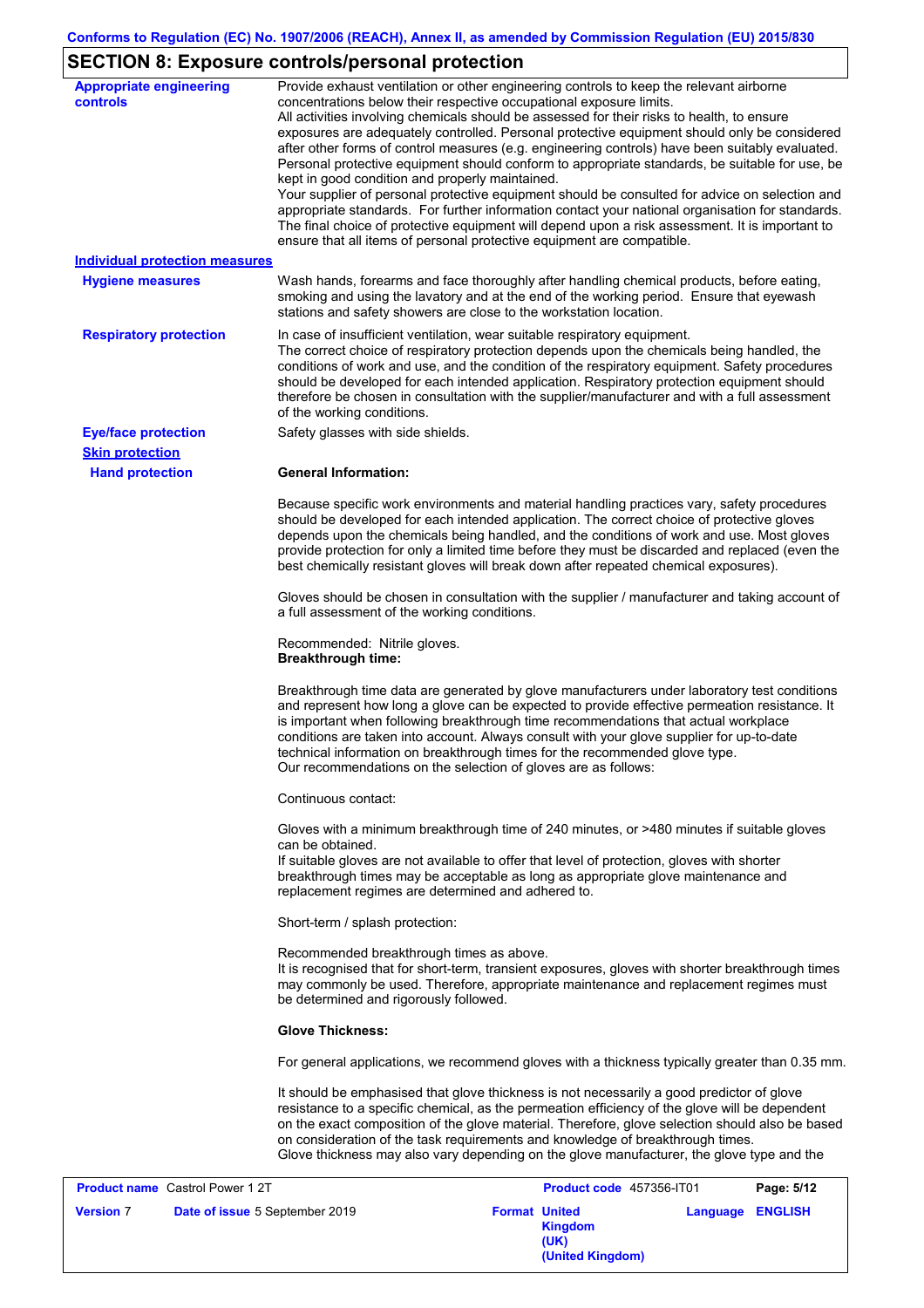## **SECTION 8: Exposure controls/personal protection**

|                                           | glove model. Therefore, the manufacturers' technical data should always be taken into account<br>to ensure selection of the most appropriate glove for the task.                                                                                                                                                                                                                                                                                                                                                                                                                                                                                                                      |
|-------------------------------------------|---------------------------------------------------------------------------------------------------------------------------------------------------------------------------------------------------------------------------------------------------------------------------------------------------------------------------------------------------------------------------------------------------------------------------------------------------------------------------------------------------------------------------------------------------------------------------------------------------------------------------------------------------------------------------------------|
|                                           | Note: Depending on the activity being conducted, gloves of varying thickness may be required<br>for specific tasks. For example:                                                                                                                                                                                                                                                                                                                                                                                                                                                                                                                                                      |
|                                           | • Thinner gloves (down to 0.1 mm or less) may be required where a high degree of manual<br>dexterity is needed. However, these gloves are only likely to give short duration protection and<br>would normally be just for single use applications, then disposed of.                                                                                                                                                                                                                                                                                                                                                                                                                  |
|                                           | • Thicker gloves (up to 3 mm or more) may be required where there is a mechanical (as well<br>as a chemical) risk i.e. where there is abrasion or puncture potential.                                                                                                                                                                                                                                                                                                                                                                                                                                                                                                                 |
| <b>Skin and body</b>                      | Use of protective clothing is good industrial practice.<br>Personal protective equipment for the body should be selected based on the task being<br>performed and the risks involved and should be approved by a specialist before handling this<br>product.<br>Cotton or polyester/cotton overalls will only provide protection against light superficial<br>contamination that will not soak through to the skin. Overalls should be laundered on a regular<br>basis. When the risk of skin exposure is high (e.g. when cleaning up spillages or if there is a<br>risk of splashing) then chemical resistant aprons and/or impervious chemical suits and boots<br>will be required. |
| <b>Refer to standards:</b>                | Respiratory protection: EN 529<br>Gloves: EN 420, EN 374<br>Eye protection: EN 166<br>Filtering half-mask: EN 149<br>Filtering half-mask with valve: EN 405<br>Half-mask: EN 140 plus filter<br>Full-face mask: EN 136 plus filter<br>Particulate filters: EN 143<br>Gas/combined filters: EN 14387                                                                                                                                                                                                                                                                                                                                                                                   |
| <b>Environmental exposure</b><br>controls | Emissions from ventilation or work process equipment should be checked to ensure they<br>comply with the requirements of environmental protection legislation. In some cases, fume<br>scrubbers, filters or engineering modifications to the process equipment will be necessary to<br>reduce emissions to acceptable levels.                                                                                                                                                                                                                                                                                                                                                         |

## **SECTION 9: Physical and chemical properties**

## **9.1 Information on basic physical and chemical properties**

| <b>Appearance</b>                                      |                                                                              |
|--------------------------------------------------------|------------------------------------------------------------------------------|
| <b>Physical state</b>                                  | Liquid.                                                                      |
| <b>Colour</b>                                          | Red.                                                                         |
| <b>Odour</b>                                           | Not available.                                                               |
| <b>Odour threshold</b>                                 | Not available.                                                               |
| pH                                                     | Not available.                                                               |
| <b>Melting point/freezing point</b>                    | Not available.                                                               |
| Initial boiling point and boiling<br>range             | Not available.                                                               |
| <b>Pour point</b>                                      | -42 $\degree$ C                                                              |
| <b>Flash point</b>                                     | Closed cup: >70°C (>158°F) [Pensky-Martens.]                                 |
| <b>Evaporation rate</b>                                | Not available.                                                               |
| <b>Flammability (solid, gas)</b>                       | Not available.                                                               |
| <b>Upper/lower flammability or</b><br>explosive limits | Not available.                                                               |
| <b>Vapour pressure</b>                                 | Not available.                                                               |
| <b>Vapour density</b>                                  | Not available.                                                               |
| <b>Relative density</b>                                | Not available.                                                               |
| <b>Density</b>                                         | <1000 kg/m <sup>3</sup> (<1 g/cm <sup>3</sup> ) at 20 <sup>°</sup> C         |
| <b>Solubility(ies)</b>                                 | insoluble in water.                                                          |
| <b>Partition coefficient: n-octanol/</b><br>water      | Not available.                                                               |
| <b>Auto-ignition temperature</b>                       | Not available.                                                               |
| <b>Decomposition temperature</b>                       | Not available.                                                               |
| <b>Product name</b> Castrol Power 1 2T                 | Product code 457356-IT01<br>Page: 6/12                                       |
| <b>Version 7</b><br>Date of issue 5 September 2019     | <b>Format United</b><br><b>ENGLISH</b><br>Language<br><b>Kingdom</b><br>(UK) |

**(United Kingdom)**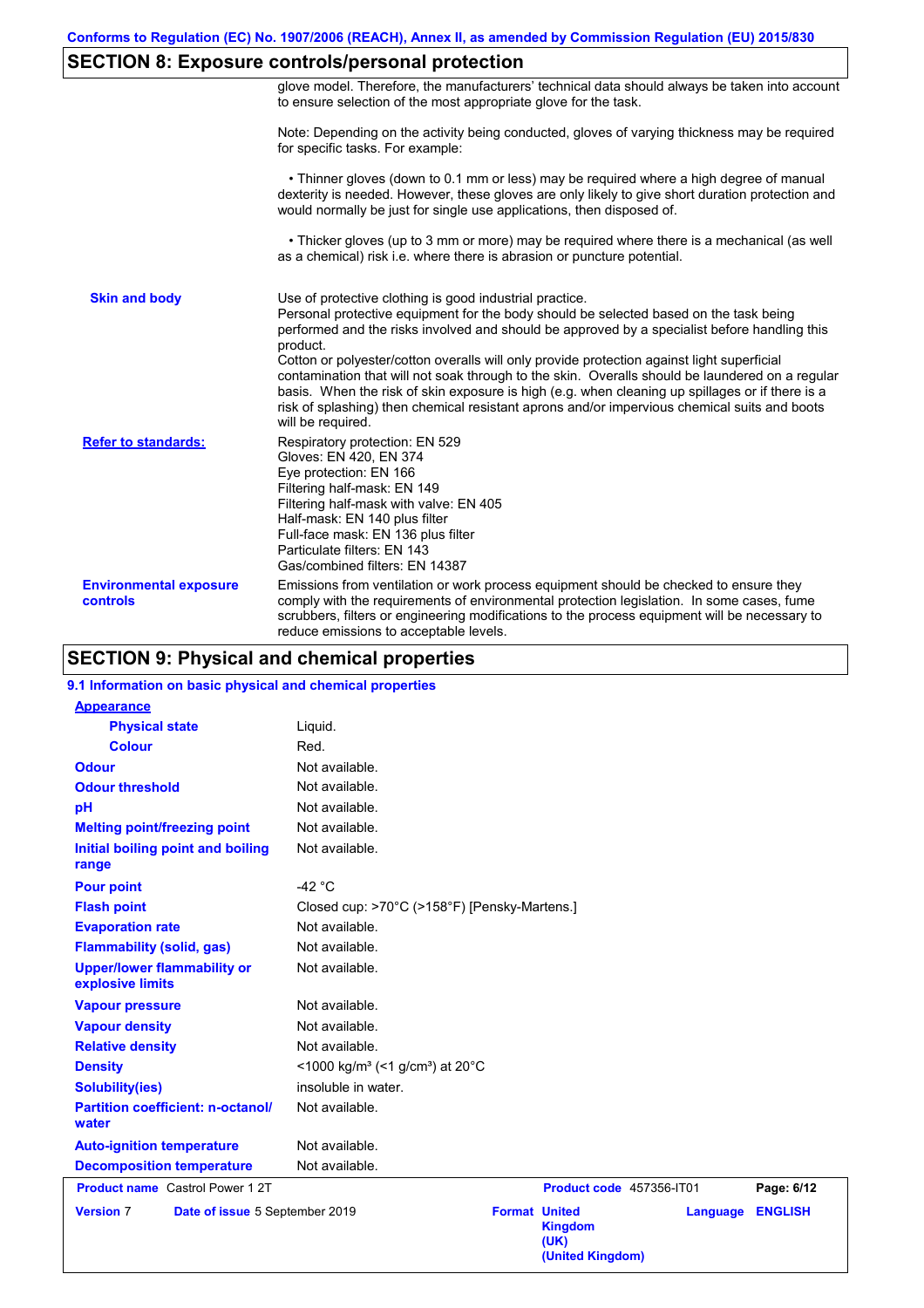## **SECTION 9: Physical and chemical properties**

#### Not available. **Viscosity Kinematic: 6.5 to 8 mm<sup>2</sup>/s (6.5 to 8 cSt) at 100°C Explosive properties Oxidising properties** Not available.

## **9.2 Other information**

No additional information.

| <b>SECTION 10: Stability and reactivity</b>       |                                                                                                                                                                         |  |  |  |
|---------------------------------------------------|-------------------------------------------------------------------------------------------------------------------------------------------------------------------------|--|--|--|
| <b>10.1 Reactivity</b>                            | No specific test data available for this product. Refer to Conditions to avoid and Incompatible<br>materials for additional information.                                |  |  |  |
| <b>10.2 Chemical stability</b>                    | The product is stable.                                                                                                                                                  |  |  |  |
| <b>10.3 Possibility of</b><br>hazardous reactions | Under normal conditions of storage and use, hazardous reactions will not occur.<br>Under normal conditions of storage and use, hazardous polymerisation will not occur. |  |  |  |
| <b>10.4 Conditions to avoid</b>                   | Avoid all possible sources of ignition (spark or flame).                                                                                                                |  |  |  |
| 10.5 Incompatible materials                       | Reactive or incompatible with the following materials: oxidising materials.                                                                                             |  |  |  |
| <b>10.6 Hazardous</b><br>decomposition products   | Under normal conditions of storage and use, hazardous decomposition products should not be<br>produced.                                                                 |  |  |  |

| <b>SECTION 11: Toxicological information</b> |  |
|----------------------------------------------|--|
|----------------------------------------------|--|

| 11.1 Information on toxicological effects          |                                                                                                                             |
|----------------------------------------------------|-----------------------------------------------------------------------------------------------------------------------------|
| <b>Acute toxicity estimates</b>                    |                                                                                                                             |
| Not available.                                     |                                                                                                                             |
| <b>Information on likely</b><br>routes of exposure | Routes of entry anticipated: Dermal, Inhalation.                                                                            |
| <b>Potential acute health effects</b>              |                                                                                                                             |
| <b>Inhalation</b>                                  | Vapour inhalation under ambient conditions is not normally a problem due to low vapour<br>pressure.                         |
| <b>Ingestion</b>                                   | No known significant effects or critical hazards.                                                                           |
| <b>Skin contact</b>                                | Defatting to the skin. May cause skin dryness and irritation.                                                               |
| <b>Eye contact</b>                                 | No known significant effects or critical hazards.                                                                           |
|                                                    | Symptoms related to the physical, chemical and toxicological characteristics                                                |
| <b>Inhalation</b>                                  | May be harmful by inhalation if exposure to vapour, mists or fumes resulting from thermal<br>decomposition products occurs. |
| <b>Ingestion</b>                                   | No specific data.                                                                                                           |
| <b>Skin contact</b>                                | Adverse symptoms may include the following:<br>irritation<br>dryness<br>cracking                                            |
| <b>Eye contact</b>                                 | No specific data.                                                                                                           |
|                                                    | Delayed and immediate effects as well as chronic effects from short and long-term exposure                                  |
| <b>Inhalation</b>                                  | Overexposure to the inhalation of airborne droplets or aerosols may cause irritation of the<br>respiratory tract.           |
| <b>Ingestion</b>                                   | Ingestion of large quantities may cause nausea and diarrhoea.                                                               |
| <b>Skin contact</b>                                | Prolonged or repeated contact can defat the skin and lead to irritation and/or dermatitis.                                  |
| <b>Eye contact</b>                                 | Potential risk of transient stinging or redness if accidental eye contact occurs.                                           |
| <b>Potential chronic health effects</b>            |                                                                                                                             |
| General                                            | No known significant effects or critical hazards.                                                                           |
| <b>Carcinogenicity</b>                             | No known significant effects or critical hazards.                                                                           |
| <b>Mutagenicity</b>                                | No known significant effects or critical hazards.                                                                           |
| <b>Developmental effects</b>                       | No known significant effects or critical hazards.                                                                           |
| <b>Fertility effects</b>                           | No known significant effects or critical hazards.                                                                           |
|                                                    |                                                                                                                             |

| <b>Product name</b> Castrol Power 1 2T |                                | Product code 457356-IT01                                           |                         | Page: 7/12 |  |
|----------------------------------------|--------------------------------|--------------------------------------------------------------------|-------------------------|------------|--|
| <b>Version 7</b>                       | Date of issue 5 September 2019 | <b>Format United</b><br><b>Kingdom</b><br>(UK)<br>(United Kingdom) | <b>Language ENGLISH</b> |            |  |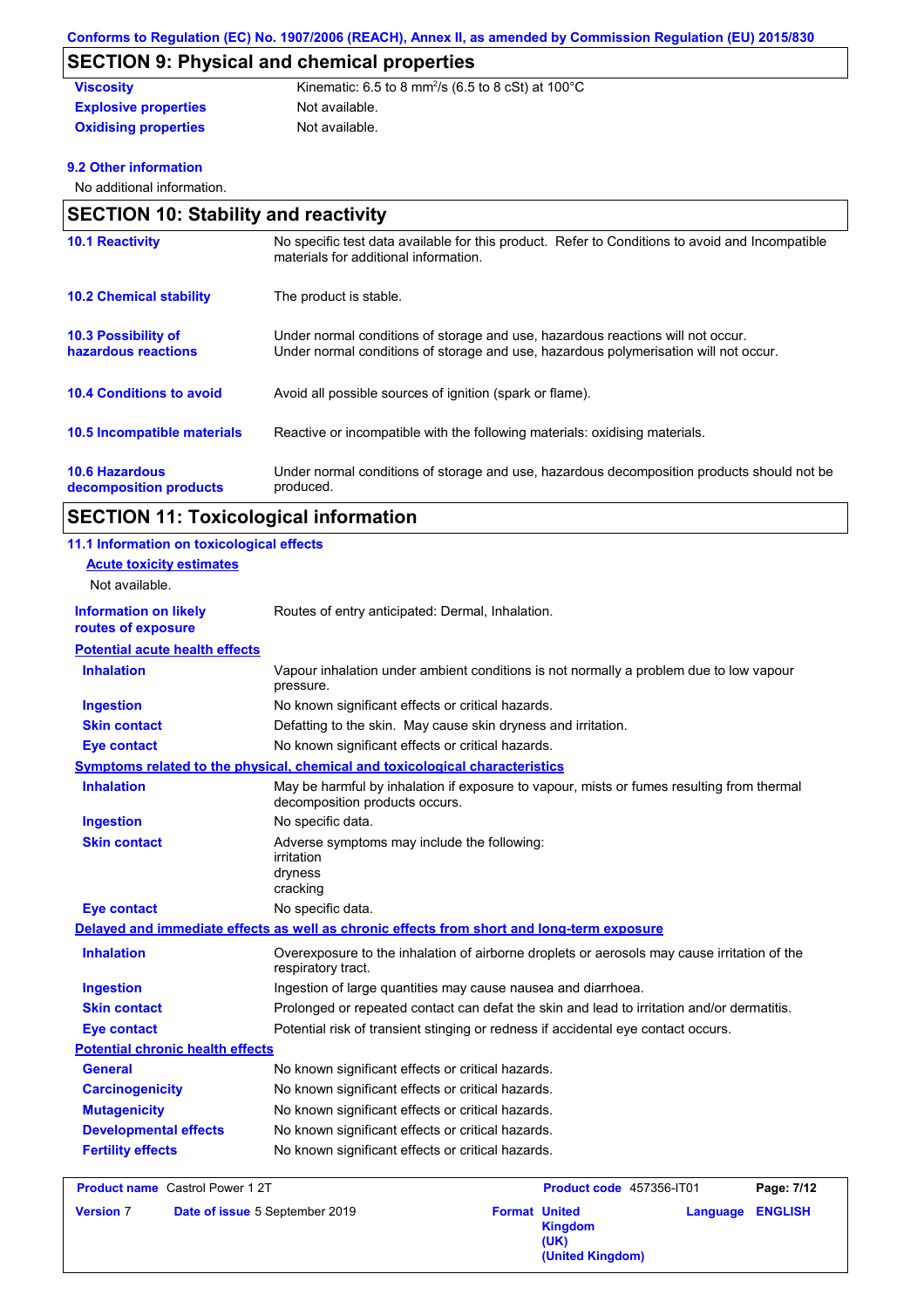## **SECTION 12: Ecological information**

### **12.1 Toxicity**

**Environmental hazards** Not classified as dangerous

### **12.2 Persistence and degradability**

Expected to be biodegradable.

#### **12.3 Bioaccumulative potential**

This product is not expected to bioaccumulate through food chains in the environment.

| <b>12.4 Mobility in soil</b>                            |                                                                      |
|---------------------------------------------------------|----------------------------------------------------------------------|
| <b>Soil/water partition</b><br><b>coefficient (Koc)</b> | Not available.                                                       |
| <b>Mobility</b>                                         | Spillages may penetrate the soil causing ground water contamination. |

#### **12.5 Results of PBT and vPvB assessment**

Product does not meet the criteria for PBT or vPvB according to Regulation (EC) No. 1907/2006, Annex XIII.

#### **12.6 Other adverse effects**

| <b>Other ecological information</b> | Spills may form a film on water surfaces causing physical damage to organisms. Oxygen |
|-------------------------------------|---------------------------------------------------------------------------------------|
|                                     | transfer could also be impaired.                                                      |

### **SECTION 13: Disposal considerations**

### **13.1 Waste treatment methods**

### **Product**

**Methods of disposal**

Where possible, arrange for product to be recycled. Dispose of via an authorised person/ licensed waste disposal contractor in accordance with local regulations.

## **Hazardous waste** Yes.

#### **European waste catalogue (EWC)**

| Waste code | <b>Waste designation</b>                |
|------------|-----------------------------------------|
| 13 02 08*  | other engine, gear and lubricating oils |

However, deviation from the intended use and/or the presence of any potential contaminants may require an alternative waste disposal code to be assigned by the end user.

#### **Packaging**

**Methods of disposal Special precautions** Where possible, arrange for product to be recycled. Dispose of via an authorised person/ licensed waste disposal contractor in accordance with local regulations. This material and its container must be disposed of in a safe way. Care should be taken when handling emptied containers that have not been cleaned or rinsed out. Empty containers or liners may retain some product residues. Vapour from product residues may create a highly flammable or explosive atmosphere inside the container. Empty containers represent a fire hazard as they may contain flammable product residues and vapour. Never weld, solder or braze empty containers. Avoid dispersal of spilt material and runoff and contact with soil, waterways, drains and sewers. **References** Commission 2014/955/EU Directive 2008/98/EC

## **SECTION 14: Transport information**

|                                           | <b>ADR/RID</b>                 | <b>ADN</b>           | <b>IMDG</b>                                | <b>IATA</b>                       |
|-------------------------------------------|--------------------------------|----------------------|--------------------------------------------|-----------------------------------|
| 14.1 UN number                            | Not regulated.                 | Not regulated.       | Not regulated.                             | Not regulated.                    |
| 14.2 UN proper<br>shipping name           |                                |                      |                                            |                                   |
| <b>14.3 Transport</b><br>hazard class(es) |                                |                      |                                            |                                   |
| 14.4 Packing<br>group                     |                                |                      |                                            |                                   |
| <b>Product name</b> Castrol Power 1 2T    |                                |                      | Product code 457356-IT01                   | Page: 8/12                        |
| <b>Version 7</b>                          | Date of issue 5 September 2019 | <b>Format United</b> | <b>Kingdom</b><br>(UK)<br>(United Kingdom) | <b>ENGLISH</b><br><b>Language</b> |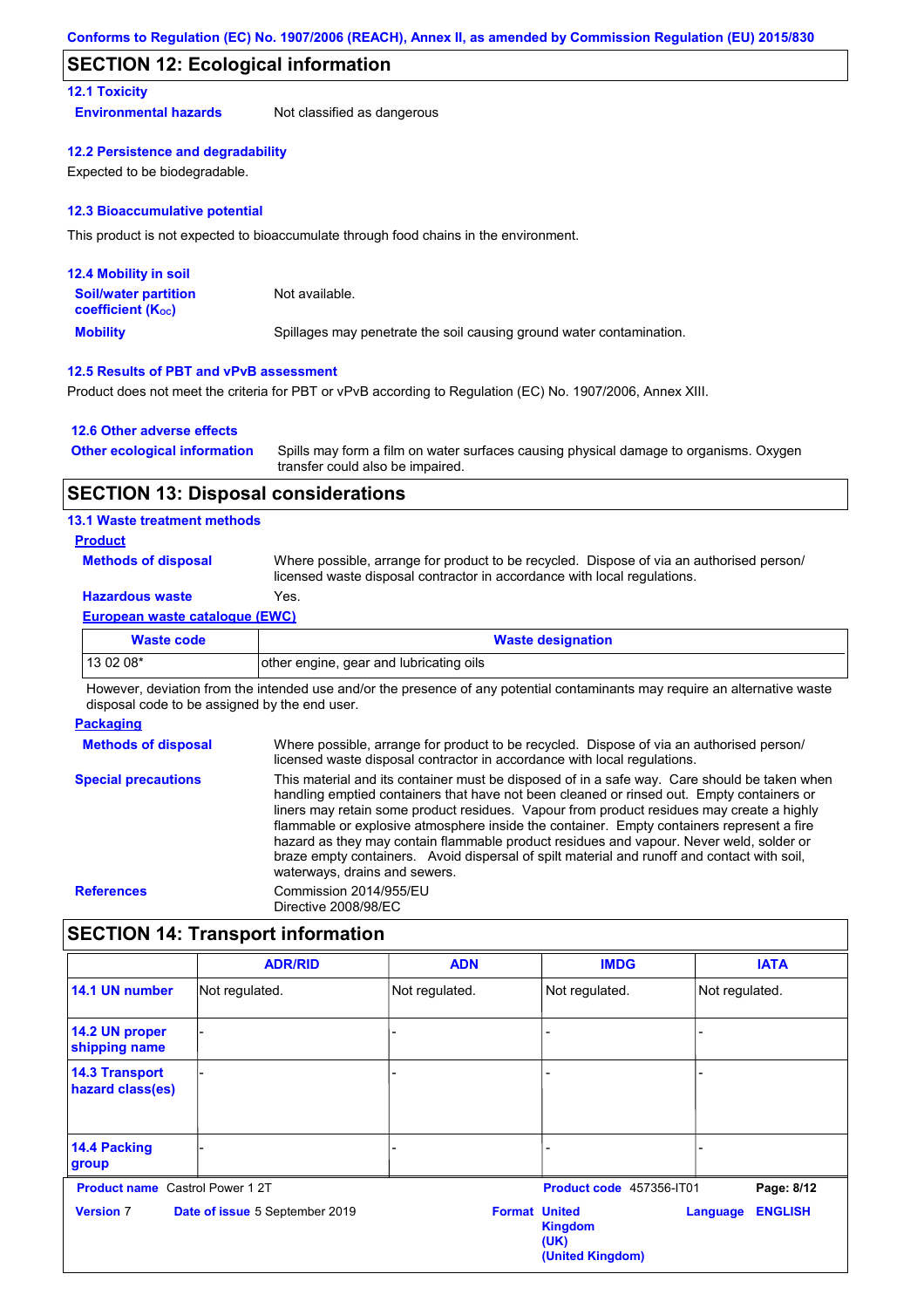|  | Conforms to Regulation (EC) No. 1907/2006 (REACH), Annex II, as amended by Commission Regulation (EU) 2015/830 |  |
|--|----------------------------------------------------------------------------------------------------------------|--|
|--|----------------------------------------------------------------------------------------------------------------|--|

## **SECTION 14: Transport information**

| 14.5<br><b>Environmental</b><br>hazards | INo. | No. | INo. | No. |
|-----------------------------------------|------|-----|------|-----|
| <b>Additional</b><br>information        |      |     |      |     |

**14.6 Special precautions for user** Not available.

| <b>14.7 Transport in bulk</b>  | Not available. |
|--------------------------------|----------------|
| according to Annex II of       |                |
| <b>Marpol and the IBC Code</b> |                |

## **SECTION 15: Regulatory information**

|                                                                 | 15.1 Safety, health and environmental regulations/legislation specific for the substance or mixture                            |
|-----------------------------------------------------------------|--------------------------------------------------------------------------------------------------------------------------------|
| EU Regulation (EC) No. 1907/2006 (REACH)                        |                                                                                                                                |
| <b>Annex XIV - List of substances subject to authorisation</b>  |                                                                                                                                |
| <b>Annex XIV</b>                                                |                                                                                                                                |
| None of the components are listed.                              |                                                                                                                                |
| <b>Substances of very high concern</b>                          |                                                                                                                                |
| None of the components are listed.                              |                                                                                                                                |
| <b>Other regulations</b>                                        |                                                                                                                                |
| <b>REACH Status</b>                                             | The company, as identified in Section 1, sells this product in the EU in compliance with the<br>current requirements of REACH. |
| <b>United States inventory</b><br>(TSCA 8b)                     | All components are active or exempted.                                                                                         |
| <b>Australia inventory (AICS)</b>                               | At least one component is not listed.                                                                                          |
| <b>Canada inventory</b>                                         | All components are listed or exempted.                                                                                         |
| <b>China inventory (IECSC)</b>                                  | All components are listed or exempted.                                                                                         |
| <b>Japan inventory (ENCS)</b>                                   | At least one component is not listed.                                                                                          |
| <b>Korea inventory (KECI)</b>                                   | All components are listed or exempted.                                                                                         |
| <b>Philippines inventory</b><br>(PICCS)                         | All components are listed or exempted.                                                                                         |
| <b>Taiwan Chemical</b><br><b>Substances Inventory</b><br>(TCSI) | All components are listed or exempted.                                                                                         |
| Ozone depleting substances (1005/2009/EU)                       |                                                                                                                                |
| Not listed.                                                     |                                                                                                                                |
| Prior Informed Consent (PIC) (649/2012/EU)                      |                                                                                                                                |
| Not listed.                                                     |                                                                                                                                |
| <b>Seveso Directive</b>                                         |                                                                                                                                |
| This product is not controlled under the Seveso Directive.      |                                                                                                                                |
|                                                                 |                                                                                                                                |
|                                                                 |                                                                                                                                |

**15.2 Chemical safety assessment** A Chemical Safety Assessment has been carried out for one or more of the substances within this mixture. A Chemical Safety Assessment has not been carried out for the mixture itself.

#### **SECTION 16: Other information Abbreviations and acronyms** ADN = European Provisions concerning the International Carriage of Dangerous Goods by Inland Waterway ADR = The European Agreement concerning the International Carriage of Dangerous Goods by Road ATE = Acute Toxicity Estimate BCF = Bioconcentration Factor CAS = Chemical Abstracts Service CLP = Classification, Labelling and Packaging Regulation [Regulation (EC) No. 1272/2008] CSA = Chemical Safety Assessment **Product name** Castrol Power 1 2T **Product code** 457356-IT01 **Page: 9/12**

|                  | <b>Product name</b> Castrol Power 121 |                      | <b>Product code</b> 457356-1101     |                         | Page: 9/12 |
|------------------|---------------------------------------|----------------------|-------------------------------------|-------------------------|------------|
| <b>Version 7</b> | <b>Date of issue 5 September 2019</b> | <b>Format United</b> | Kingdom<br>(UK)<br>(United Kingdom) | <b>Language ENGLISH</b> |            |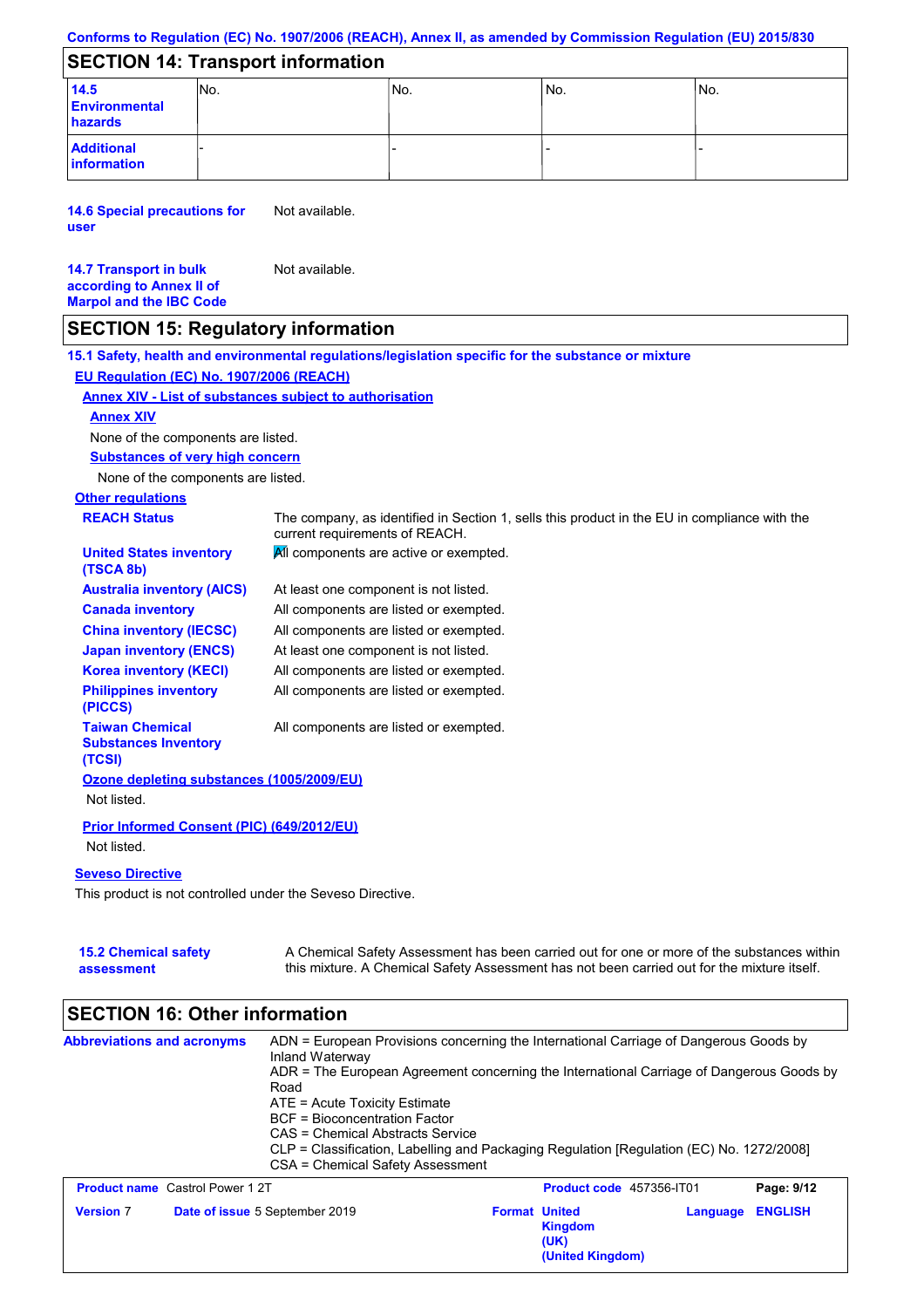## **SECTION 16: Other information**

CSR = Chemical Safety Report DMEL = Derived Minimal Effect Level DNEL = Derived No Effect Level EINECS = European Inventory of Existing Commercial chemical Substances ES = Exposure Scenario EUH statement = CLP-specific Hazard statement EWC = European Waste Catalogue GHS = Globally Harmonized System of Classification and Labelling of Chemicals IATA = International Air Transport Association IBC = Intermediate Bulk Container IMDG = International Maritime Dangerous Goods LogPow = logarithm of the octanol/water partition coefficient MARPOL = International Convention for the Prevention of Pollution From Ships, 1973 as modified by the Protocol of 1978. ("Marpol" = marine pollution) OECD = Organisation for Economic Co-operation and Development PBT = Persistent, Bioaccumulative and Toxic PNEC = Predicted No Effect Concentration REACH = Registration, Evaluation, Authorisation and Restriction of Chemicals Regulation [Regulation (EC) No. 1907/2006] RID = The Regulations concerning the International Carriage of Dangerous Goods by Rail RRN = REACH Registration Number SADT = Self-Accelerating Decomposition Temperature SVHC = Substances of Very High Concern STOT-RE = Specific Target Organ Toxicity - Repeated Exposure STOT-SE = Specific Target Organ Toxicity - Single Exposure TWA = Time weighted average UN = United Nations UVCB = Complex hydrocarbon substance VOC = Volatile Organic Compound vPvB = Very Persistent and Very Bioaccumulative Varies = may contain one or more of the following 64741-88-4 / RRN 01-2119488706-23, 64741-89-5 / RRN 01-2119487067-30, 64741-95-3 / RRN 01-2119487081-40, 64741-96-4/ RRN 01-2119483621-38, 64742-01-4 / RRN 01-2119488707-21, 64742-44-5 / RRN 01-2119985177-24, 64742-45-6, 64742-52-5 / RRN 01-2119467170-45, 64742-53-6 / RRN 01-2119480375-34, 64742-54-7 / RRN 01-2119484627-25, 64742-55-8 / RRN 01-2119487077-29, 64742-56-9 / RRN 01-2119480132-48, 64742-57-0 / RRN 01-2119489287-22, 64742-58-1, 64742-62-7 / RRN 01-2119480472-38, 64742-63-8, 64742-65-0 / RRN 01-2119471299-27, 64742-70-7 / RRN 01-2119487080-42, 72623-85-9 / RRN 01-2119555262-43, 72623-86-0 / RRN 01-2119474878-16, 72623-87-1 / RRN 01-2119474889-13

**Procedure used to derive the classification according to Regulation (EC) No. 1272/2008 [CLP/GHS]**

| <b>Classification</b><br>Not classified.                |                             | <b>Justification</b> |                                                                                                |  |
|---------------------------------------------------------|-----------------------------|----------------------|------------------------------------------------------------------------------------------------|--|
|                                                         |                             |                      |                                                                                                |  |
| <b>Full text of abbreviated H</b><br><b>statements</b>  | H <sub>304</sub>            |                      | May be fatal if swallowed and enters airways.                                                  |  |
| <b>Full text of classifications</b><br><b>[CLP/GHS]</b> | Asp. Tox. 1, H304<br>EUH066 |                      | <b>ASPIRATION HAZARD - Category 1</b><br>Repeated exposure may cause skin dryness or cracking. |  |
| <b>History</b>                                          |                             |                      |                                                                                                |  |
| Date of issue/Date of<br>revision                       | 05/09/2019.                 |                      |                                                                                                |  |
| Date of previous issue                                  | 04/04/2018.                 |                      |                                                                                                |  |
| <b>Prepared by</b>                                      | <b>Product Stewardship</b>  |                      |                                                                                                |  |

**Indicates information that has changed from previously issued version.**

#### **Notice to reader**

All reasonably practicable steps have been taken to ensure this data sheet and the health, safety and environmental information contained in it is accurate as of the date specified below. No warranty or representation, express or implied is made as to the accuracy or completeness of the data and information in this data sheet.

The data and advice given apply when the product is sold for the stated application or applications. You should not use the product other than for the stated application or applications without seeking advice from BP Group.

It is the user's obligation to evaluate and use this product safely and to comply with all applicable laws and regulations. The BP Group shall not be responsible for any damage or injury resulting from use, other than the stated product use of the material, from any failure to adhere to recommendations, or from any hazards inherent in the nature of the material. Purchasers of the product for supply to a third party for use at work, have a duty to take all necessary steps to ensure that any person handling or using the product is provided with the information in this sheet. Employers have a duty to tell employees and others who may be

| <b>Product name</b> Castrol Power 1 2T |                                | Product code 457356-IT01 |                                                                    | Page: 10/12             |  |
|----------------------------------------|--------------------------------|--------------------------|--------------------------------------------------------------------|-------------------------|--|
| <b>Version 7</b>                       | Date of issue 5 September 2019 |                          | <b>Format United</b><br><b>Kingdom</b><br>(UK)<br>(United Kingdom) | <b>Language ENGLISH</b> |  |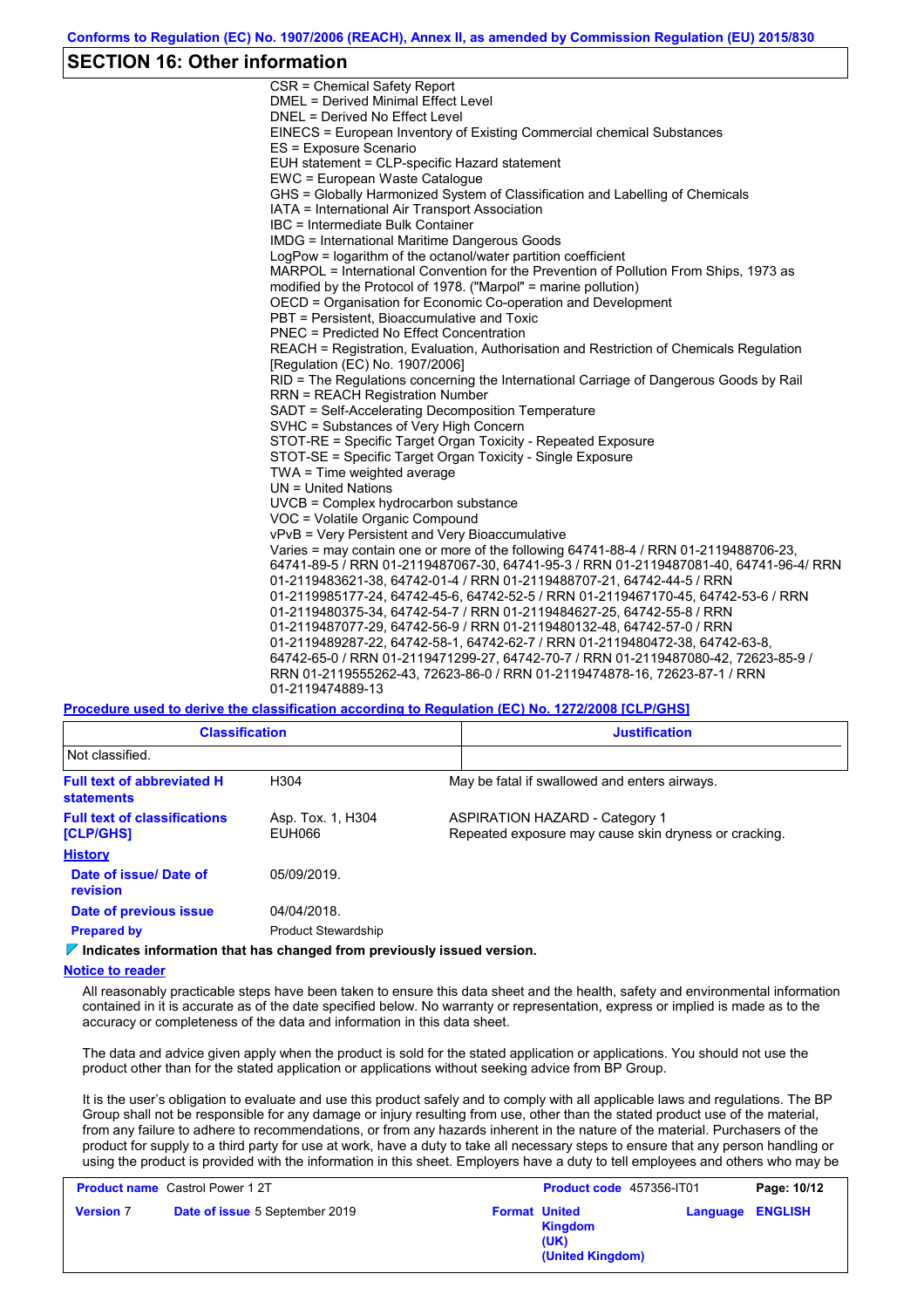# **SECTION 16: Other information**

affected of any hazards described in this sheet and of any precautions that should be taken. You can contact the BP Group to ensure that this document is the most current available. Alteration of this document is strictly prohibited.

|                  | <b>Product name</b> Castrol Power 1 2T | Product code 457356-IT01                                           |          | Page: 11/12    |
|------------------|----------------------------------------|--------------------------------------------------------------------|----------|----------------|
| <b>Version 7</b> | Date of issue 5 September 2019         | <b>Format United</b><br><b>Kingdom</b><br>(UK)<br>(United Kingdom) | Language | <b>ENGLISH</b> |